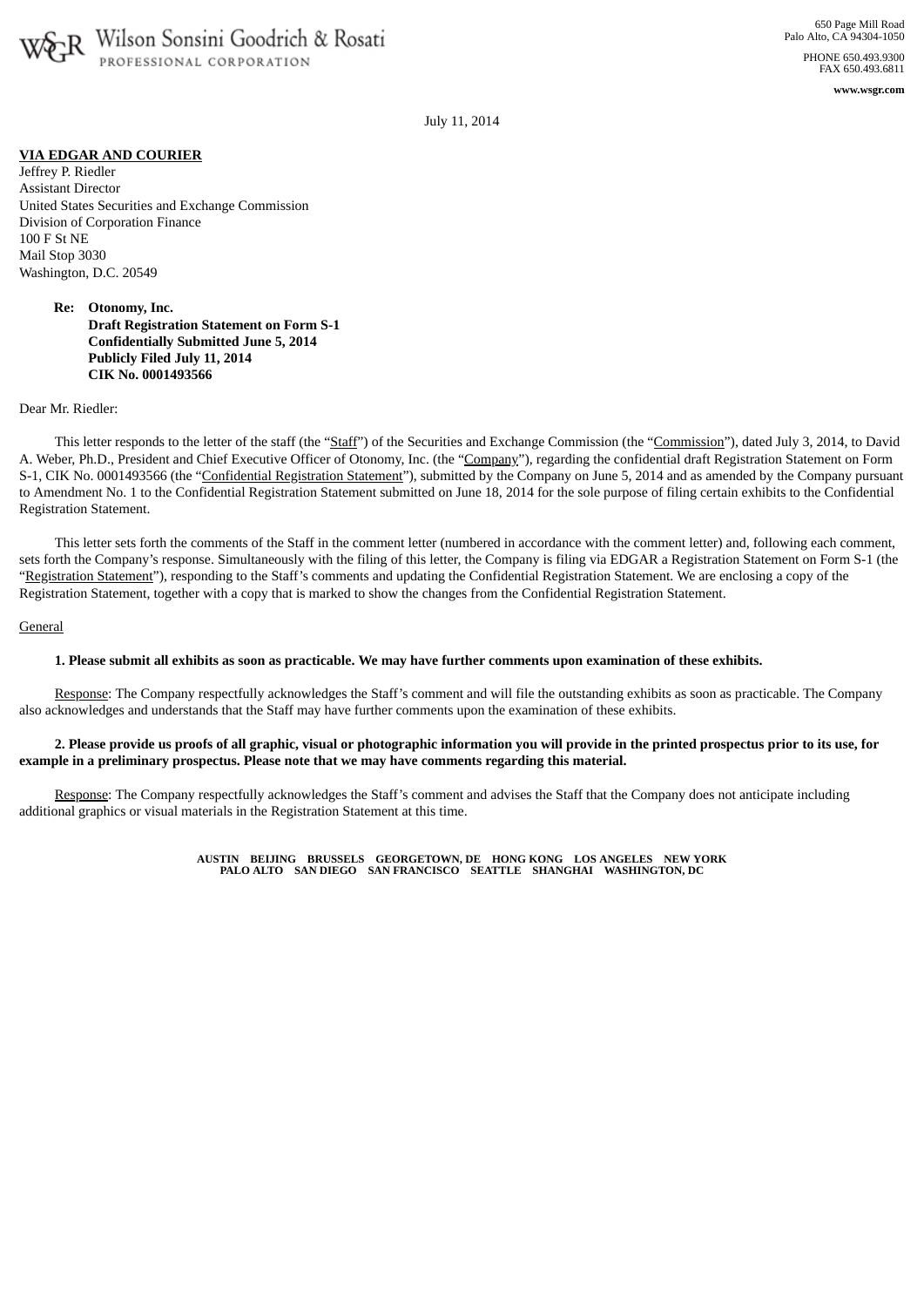3. Please supplementally provide us with copies of all written communications, as defined in Rule 405 under the Securities Act, that you, or anyone authorized to do so on your behalf, present to potential investors in reliance on Section 5(d) of the Securities Act, whether or not they retain copies of the communications. Similarly, please supplementally provide us with any research reports about you that are published or distributed in reliance upon Section 2(a)(3) of the Securities Act of 1933 added by Section 105(a) of the Jumpstart Our Business Startups Act by any broker or **dealer that is participating or will participate in your offering.**

Response: The Company respectfully acknowledges the Staff's comment and will provide to the Staff supplementally under separate cover, the "testing the waters" presentation that the Company has used in certain oral presentations made by the Company's senior executives to qualified institutional buyers. The Company does not anticipate that it will provide any written communications to potential investors.

The Company does not expect any research reports to be published or distributed in reliance on Section 2(a)(3) of the Securities Act by any broker or dealer that is participating or will participate in the Company's offering. Should any such research reports be published or distributed, the Company promptly will provide them to the Staff on a supplemental basis.

# 4. We will deliver any comments to your confidential treatment request via separate letter. Please be advised that we will have to grant the confidential treatment request before we can act upon any request for effectiveness of the registration statement you will file.

Response: The Company respectfully acknowledges the Staff's comment and understands that comments to the Company's confidential treatment request will be provided separately. The Company further understands that the Staff will have to grant the confidential treatment request before acting on a request for effectiveness of the Registration Statement.

Prospectus Summary Our Product Candidates, page 3

## **5. Please briefly explain the meaning of "p-value" and "(p<0.05)" on page 3 of the summary.**

Response: The Company respectfully acknowledges the Staff's comment and has revised the disclosure on page 3 of the Registration Statement to explain the meaning of "p-value" and "(p<0.001)." Please note that the prior reference to "(p<0.05)" in the Confidential Registration Statement has been replaced with "(p<0.001)" on page 3 and elsewhere throughout the Registration Statement.

# 6. Please define the terms "chronic suppurative otitis media" and "excitotoxicity" for a lay investor to understand.

Response: The Company respectfully acknowledges the Staff's comment and has defined the term "chronic suppurative otitis media" on pages 3 and 75 of the Registration Statement for a lay investor to understand. The Company has revised pages 4 and 95 of the Registration Statement to remove the term "excitotoxicity" and replace it with more common terms for a lay investor to understand.

7. We note on page 4 and elsewhere in the prospectus, including pages 74, 84, 88 and 90, you characterize either AuriPro or OTO-104 as "safe" based on the results of clinical trials. Because FDA approval is dependent on the agency making a formal determination (according to criteria specified in law and agency regulations) that a drug, biologic or, in certain cases, a medical device, is both safe and effective, it is premature for you to describe your clinical stage products as safe or effective. It is also inappropriate to state that the results of any of your trials demonstrated or established safety or efficacy. Accordingly, please remove or modify this wording, as necessary, throughout your prospectus.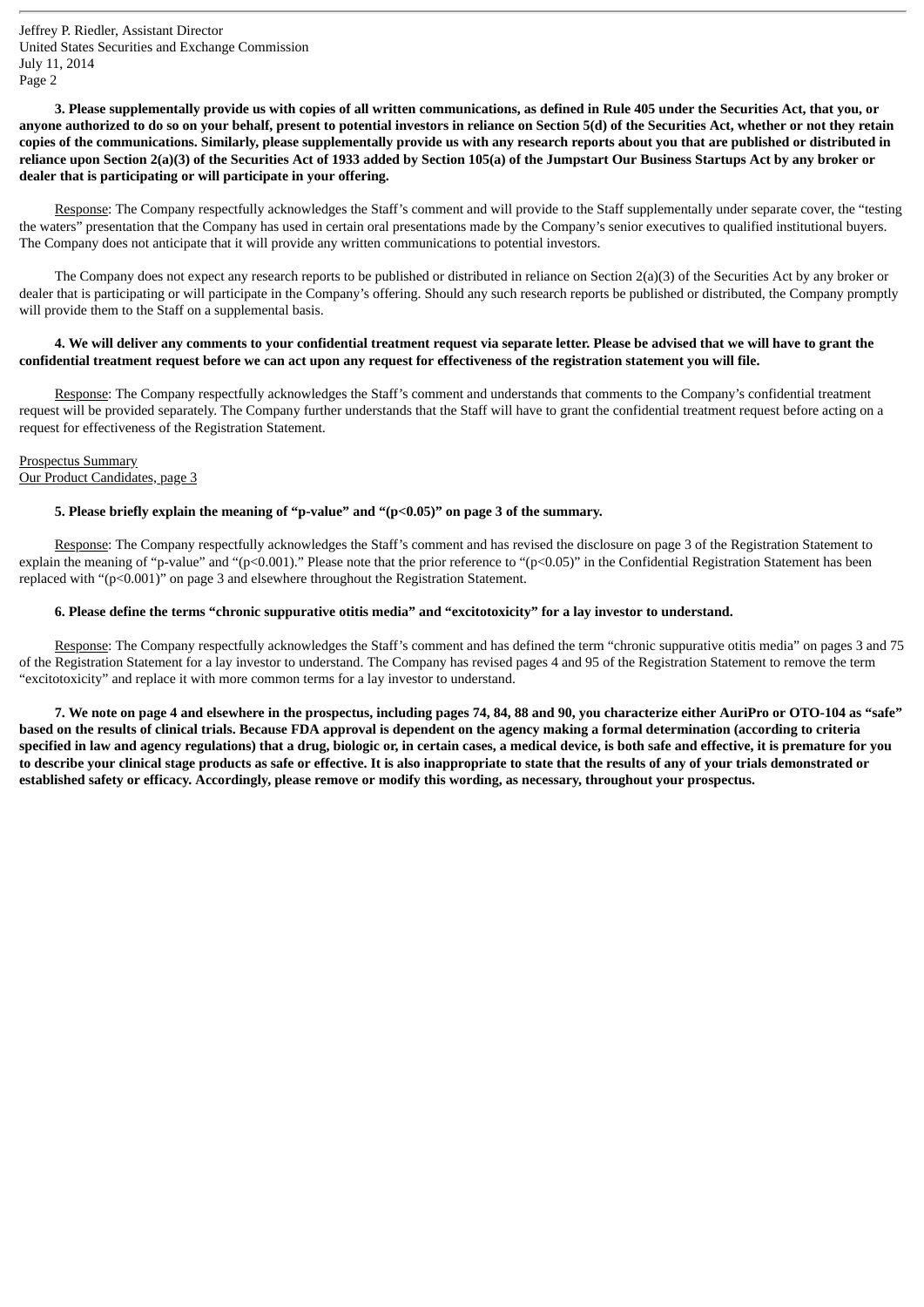Response: The Company respectfully acknowledges the Staff's comment and has revised the disclosure on pages 3, 4, 74, 79, 86, 91 and 93 of the Registration Statement to more appropriately characterize AuriPro and OTO-104 based on the results of the clinical trials.

#### Risk Factors

"If product liability lawsuits are brought...," page 26

8. Please disclose here and elsewhere in the risk factors where you address the company's liability risks and corresponding insurance coverage, that you carry insurance coverage with policy limits that are customary for similarly situated companies and adequate to provide you with insurance **coverage for foreseeable risks.**

Response: The Company respectfully acknowledges the Staff's comment and has included the requested disclosure on pages 22, 26 and 39 of the Registration Statement.

#### Capitalization, page 52

9. Please expand your pro forma disclosures throughout the filing to explain why assuming that the preferred stock will be converted into common stock is factually supportable. We refer to the conditions for conversion disclosed in Note 7 in "Conversion" on page F-25 and to Rule 11-**02(b)(6) of Regulation S-X.**

Response: The Company respectfully acknowledges the Staff's comment and has revised the disclosure on page 52 of the Registration Statement to expand the Company's pro forma disclosures to explain why assuming that the Company's preferred stock will automatically convert into common stock upon the closing of the offering is factually supportable and on pages 7, 8, 10, 53, 54, 55, and 67 of the Registration Statement to clarify that the conversion is automatic.

## Management's Discussion and Analysis Stock-based Compensation, page 64

10. We may have additional comments on your accounting for stock compensation or any beneficial conversion features once you have disclosed an estimated offering price. Please supplementally provide us with a quantitative and qualitative analysis explaining the difference between the estimated offering price and the fair value of each equity issuance through the date of effectiveness for the preceding twelve months.

Response: The Company respectfully acknowledges the Staff's comment. At this time, the Company and the lead underwriters have not determined the initial public offering price range. When the initial public offering price range is determined, the Company intends to supplementally provide the requested information to the Staff and update the relevant disclosure in the Registration Statement.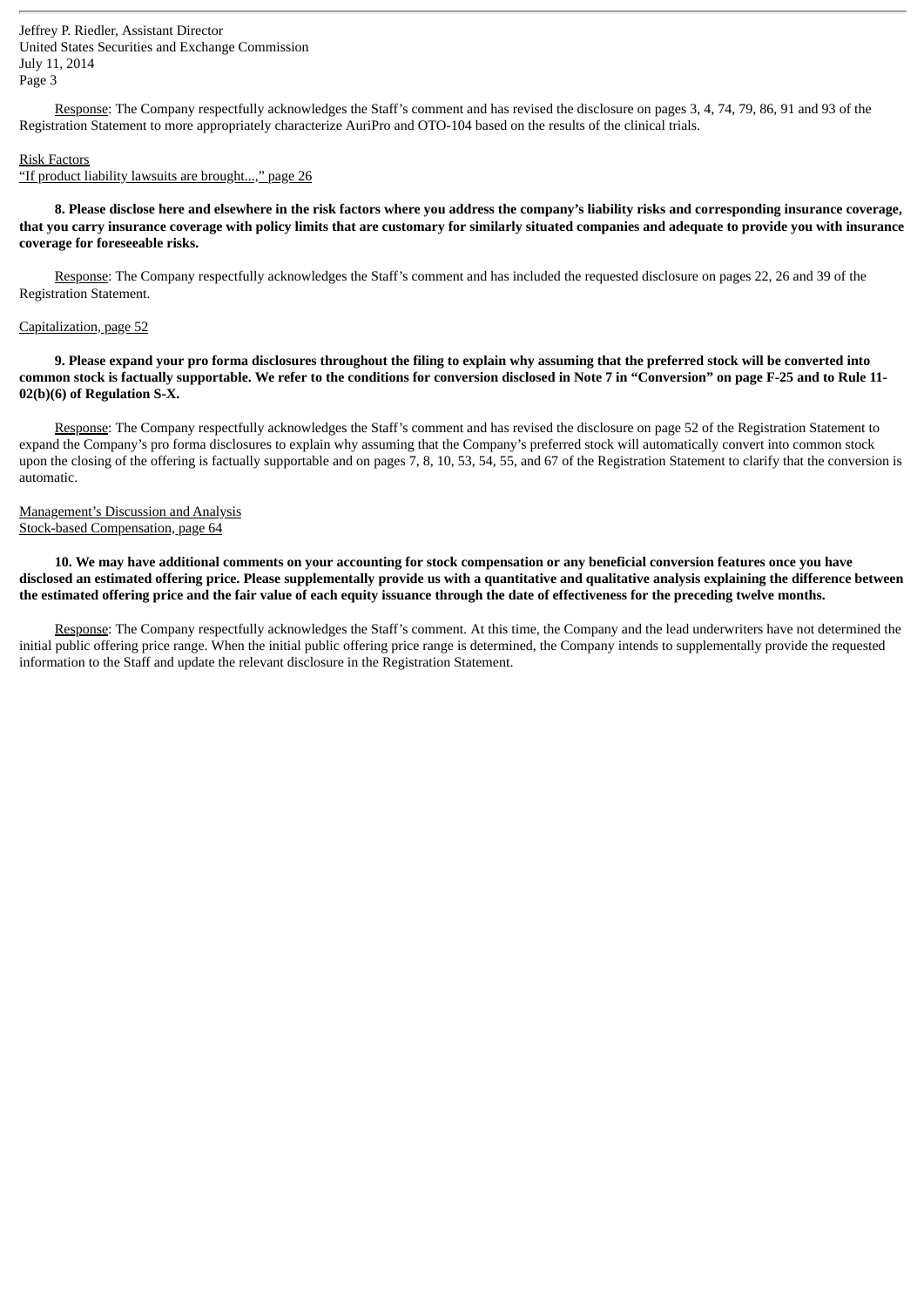Business Our Product Candidates AuriPro: Sustained-Exposure Antibiotic for Otic Indications AuriPro product profile, page 80

# **11. Please define the term "quinolone" for a lay investor to understand.**

Response: The Company respectfully acknowledges the Staff's comment and has revised page 80 of the Registration Statement to remove the term "quinolone" and replace it with a more common term for a lay investor to understand.

### 12. In the text preceding the chart at the top of page 81, please explain what the Minimum Inhibitory Concentrations are and, if possible, in the chart itself please juxtapose these concentrations against those observed using the AuriPro and CIPRODEX formulations.

Response: The Company respectfully acknowledges the Staff's comment and has revised page 81 of the Registration Statement to remove reference to the Minimum Inhibitory Concentrations.

# 13. Please add to the disclosure on page 81 where you discuss the future submission of an NDA for AuriPro to briefly explain what a **Section 505(b)(2) application is and how it differs from Section 505(b)(1).**

Response: The Company respectfully acknowledges the Staff's comment and has revised the disclosure on page 81 of the Registration Statement to explain what a Section 505(b)(2) application is and how it differs from Section 505(b)(1).

14. We note that the company appears to have proceeded from its Phase 1b clinical trial of AuriPro directly to its two ongoing Phase 3 trials. As it is customary for clinical drug trials to progress from Phase 1 to Phase 2 before moving on to Phase 3 trials, please advise us with a view towards revising your disclosure, why the company has not followed this route and the impact, if any, on the FDA's approval of AuriPro if and when an NDA **is submitted.**

Response: The Company respectfully acknowledges the Staff's comment and has added disclosure on page 81 of the Registration Statement to explain why the Company has not followed the more customary route of a Phase 2 clinical trial prior to commencing Phase 3 clinical trials.

# 15. Please disclose when you met with the FDA to discuss the Phase 1b results and whether the FDA gave any assurances that it will not require you to conduct additional studies beyond the ongoing Phase 3 trials to support an NDA for AuriPro.

Response: The Company respectfully acknowledges the Staff's comment and has included the requested disclosure on page 81 of the Registration Statement.

#### AuriPro Phase 1b clinical trial, page 82

## 16. Please revise your disclosure to explain the relevance of statistical significance to the FDA's evidentiary standards for drug approval.

Response: The Company respectfully acknowledges the Staff's comment and has revised the disclosure on page 83 of the Registration Statement to explain the relevance of statistical significance to the FDA's evidentiary standards for drug approval.

#### OTO-104: Sustained Exposure Steroid for Inner Ear Disorders, page 85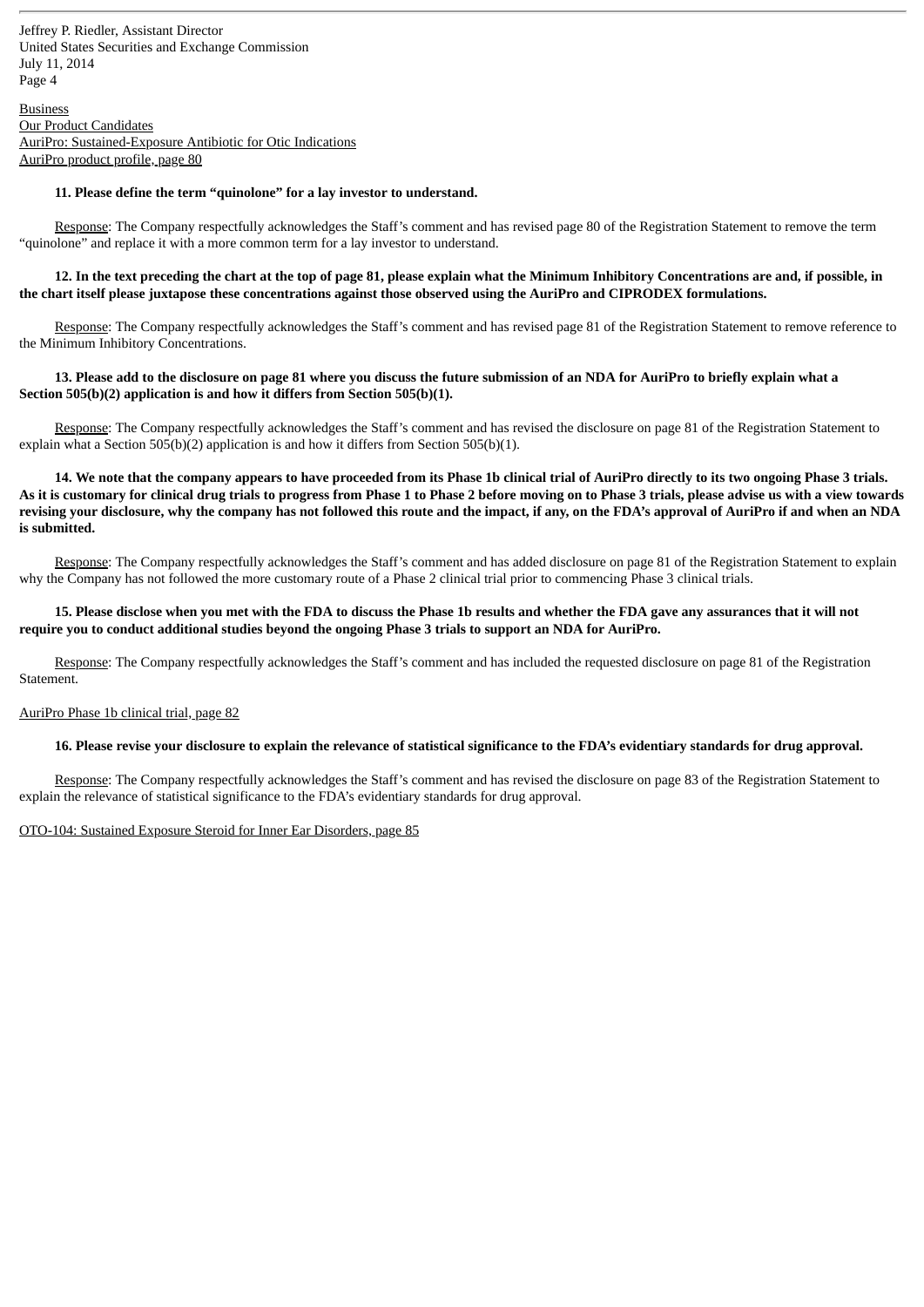# 17. We note your statement that the FDA has granted OTO-104 Fast Track Designation. Here and in your prospectus summary please briefly **explain the significance of this status and the criteria for Fast Track eligibility.**

Response: The Company respectfully acknowledges the Staff's comment and has included the requested disclosure on pages 4, 59 and 88 of the Registration Statement.

## 18. Please disclose the reasons the FDA put your Phase 1b clinical trial for OTO-104 on Full Clinical Hold.

Response: The Company respectfully acknowledges the Staff's comment and has included additional disclosure on page 90 of the Registration Statement regarding the Full Clinical Hold.

### OTO-104 Phase 1b clinical trial in Ménière's disease patients, page 88

19. We note that the Phase 1b trial was not designed to establish efficacy. Please explain the aspects of the trial design that preclude a finding of efficacy and the consequent limitations on using the trial results as a basis for demonstrating efficacy in the company's eventual application for **FDA approval.**

Response: The Company respectfully acknowledges the Staff's comment and has revised the disclosure on page 92 of the Registration Statement to explain that the Phase 1b clinical trial was not designed to establish efficacy due to the relatively small number of patients enrolled in each of the treatment groups. As disclosed on page 91 of the Registration Statement, a total of 44 patients were enrolled and completed the Phase 1b clinical trial. As disclosed on page 90 of the Registration Statement, the Company is currently conducting a Phase 2b clinical trial designed to assess the efficacy and safety of OTO-104 for the treatment of Ménière's disease in a total of 140 patients.

#### OTO-311: Sustained-Exposure Treatment for Tinnitus, page 91

20. When you discuss the background of NMDA receptor antagonists for tinnitus, please specify the clinical trials to which you refer that have demonstrated reductions in the severity of tinnitus. Similarly, please identify the third party clinical trials that have provided evidence of clinical **activity for gacyclidine in modulating aspects of tinnitus symptoms.**

Response: The Company respectfully acknowledges the Staff's comment and has revised the disclosure on page 95 of the Registration Statement to specify which clinical trials have demonstrated reductions in the severity of tinnitus and to identify the relevant third party clinical trials.

#### Competition, page 93

# 21. If you are aware of any particular competing product candidates, please disclose the name of the competitor(s) and the respective stage(s) **of development.**

Response: The Company respectfully acknowledges the Staff's comment and has revised the disclosure on pages 96 and 97 of the Registration Statement to include the names and the respective stages of development of the product candidates that the Company is aware of and believes may be competitive with the Company's product candidates.

#### License and Other Agreements, page 98

22. To the extent material, please disclose the annual license maintenance payments you are required to make to the Regents of the University **of California.**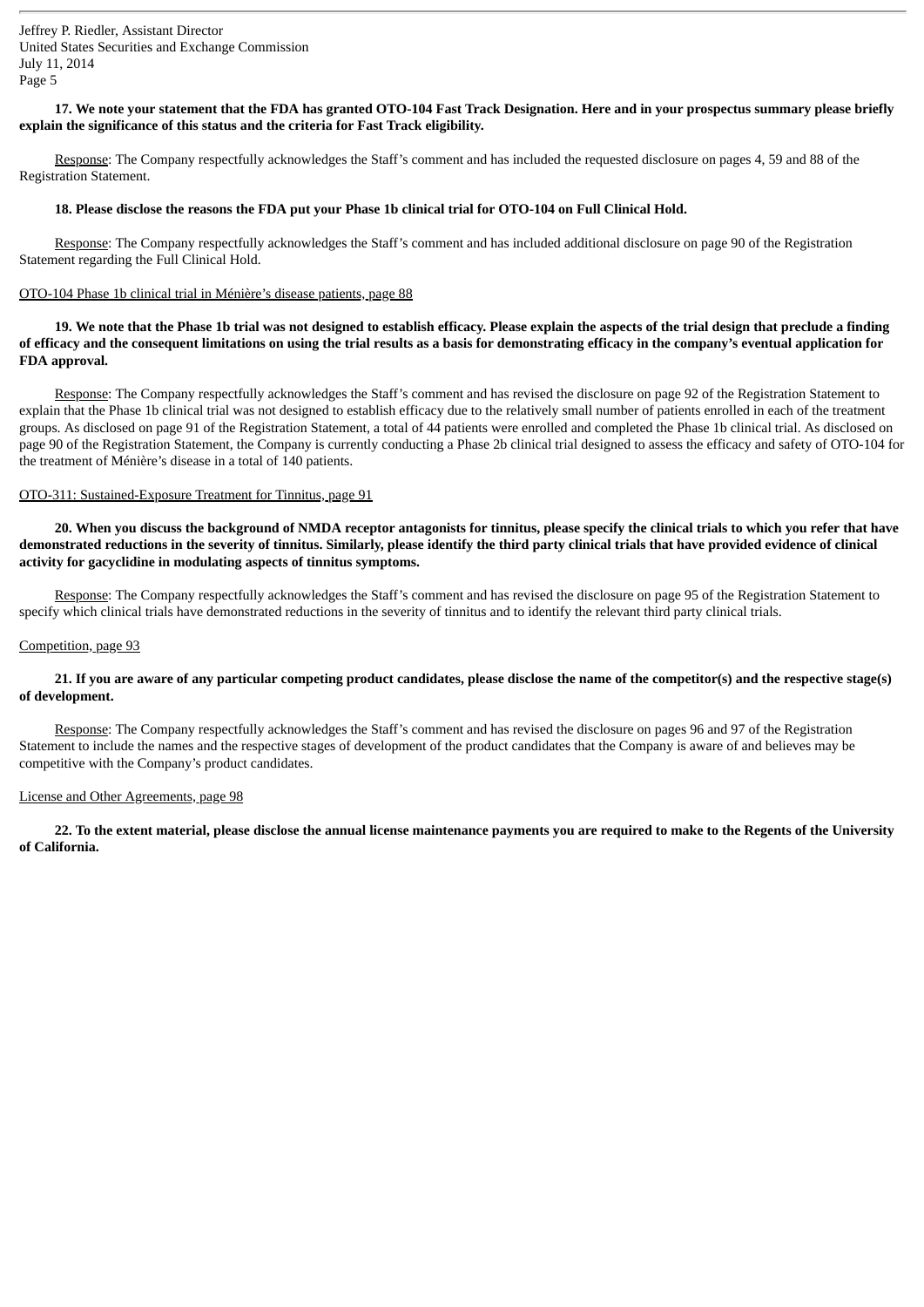Response: The Company respectfully acknowledges the Staff's comment and advises the Staff that the annual license maintenance payment the Company is required to make to the Regents of the University of California is immaterial.

# Description of Capital Stock Voting Rights, page 136

# 23. Please disclose the vote required by security holders to take action on matters other than the election of directors, as required by **Item 202(a)(1)(v) of Regulation S-K.**

Response: The Company respectfully acknowledges the Staff's comment and has revised the disclosure on page 140 of the Registration Statement to disclose the vote required by security holders to take action on matters other than the election of directors.

\* \* \*